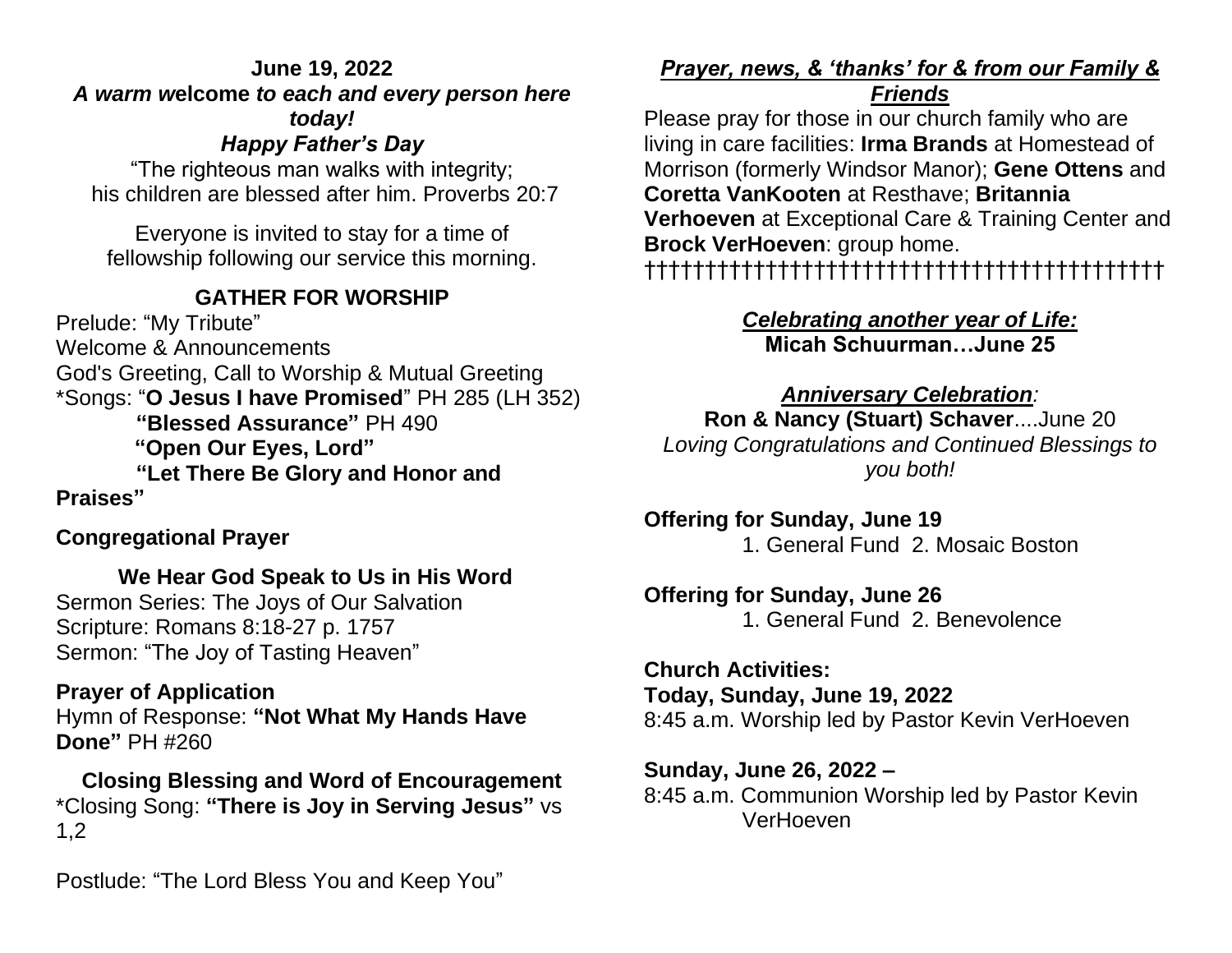## **ANNOUNCEMENTS**

As we look forward to celebrating the Sacrament of Holy Communion next Sunday morning, let us examine our hearts and lives in this week as we prepare to come to the Lord's table next Sunday.

The Monday Bible Study at First CRC will not take place this Monday.

**Offerings** for June: June 5: Resthave; June 19: Mosaic Boston; June 26: Benevolence

On June 25th Micah Schuurman will be celebrating his birthday. He doesn't have a mailing address in Costa Rica yet. Please use his parents' address: 26W375 Jewell Rd., Winfield, IL 60190

Spring Valley Reformed Church welcomes **No Worries** to the outdoor stage on tonight, June 19th at 6:00PM. Please join us in the valley for an evening of praise and worship. A free will offering will be taken. No Worries is a local bluegrass gospel band that was formed in 2019. They specialize in playing for churches, festivals, local celebrations, parties & nursing homes.

Spring Valley Reformed Church welcomes **Alleluia Quartet** the outdoor stage on Sunday June 26th at 6:00PM. Please join us in the valley for an evening of music and ministry. A free will offering will be taken.

Four guys from Beth Eden United Methodist Church got together in 1985 to share their musical talents in worship. Since that day, God has continued to bless them and their ministry. Alleluia Quartet shares their unique style of four-part harmony to witness to the love of God in their lives. They have been blessed to share this music in many different settings all over northern Illinois, southern Wisconsin, Iowa, and even Ohio. They share a message of hope, grace, and love wherever they go. (It's one of our favorite groups!)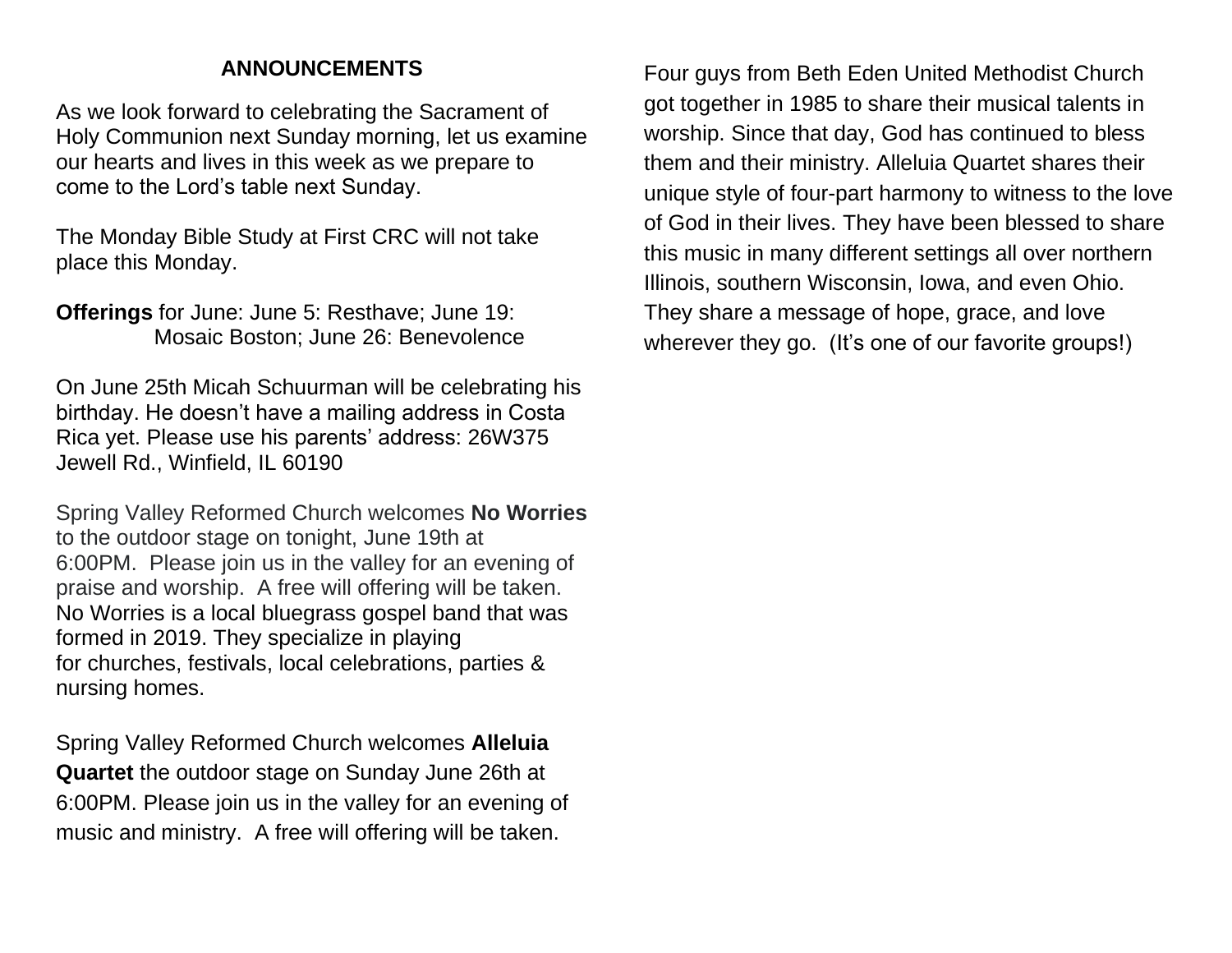

## **DISCIPLE: ONE WHO IS FOLLOWING JESUS, IS BEING TRANSFORMED BY JESUS, AND IS COMMITTED TO THE MISSION OF JESUS**

**300 West South St., Morrison, IL 61270 https: [www.morrisoncrc.org](http://www.morrisoncrc.org/) morrisoncrc@gmail.com**

**Church office: 815-772-4657**

**Pastor Kevin Verhoeven bethelrevkev@gmail.com 231-730-2977 (cell)**

**Secretary's hours: Tuesday-Friday 9 a.m. -- 11:00 a.m. \*Please turn in all bulletin information by noon on Thursday\***

**Contact person for any prayer requests you'd like passed on is: Cindy Hoogheem (563-613-1125).**

## **Need to talk with someone? Contact the Elder or Deacon listed for your 'Care Group' (Posted on the Bulletin Board)**

| Elder:                 | Group | Deacon                 |
|------------------------|-------|------------------------|
| Arnie Vegter - Vicar   | А     | <b>Bernita Schaver</b> |
| – Treasurer            |       |                        |
| Alan Meurs - President | R     | <b>Irv Prins</b>       |

**"To guide and lead ALL people to Jesus. We will do this by being like Jesus in our lives and by providing a loving and joyful atmosphere."**

# **REAL - RELEVANT- RELATIONAL**